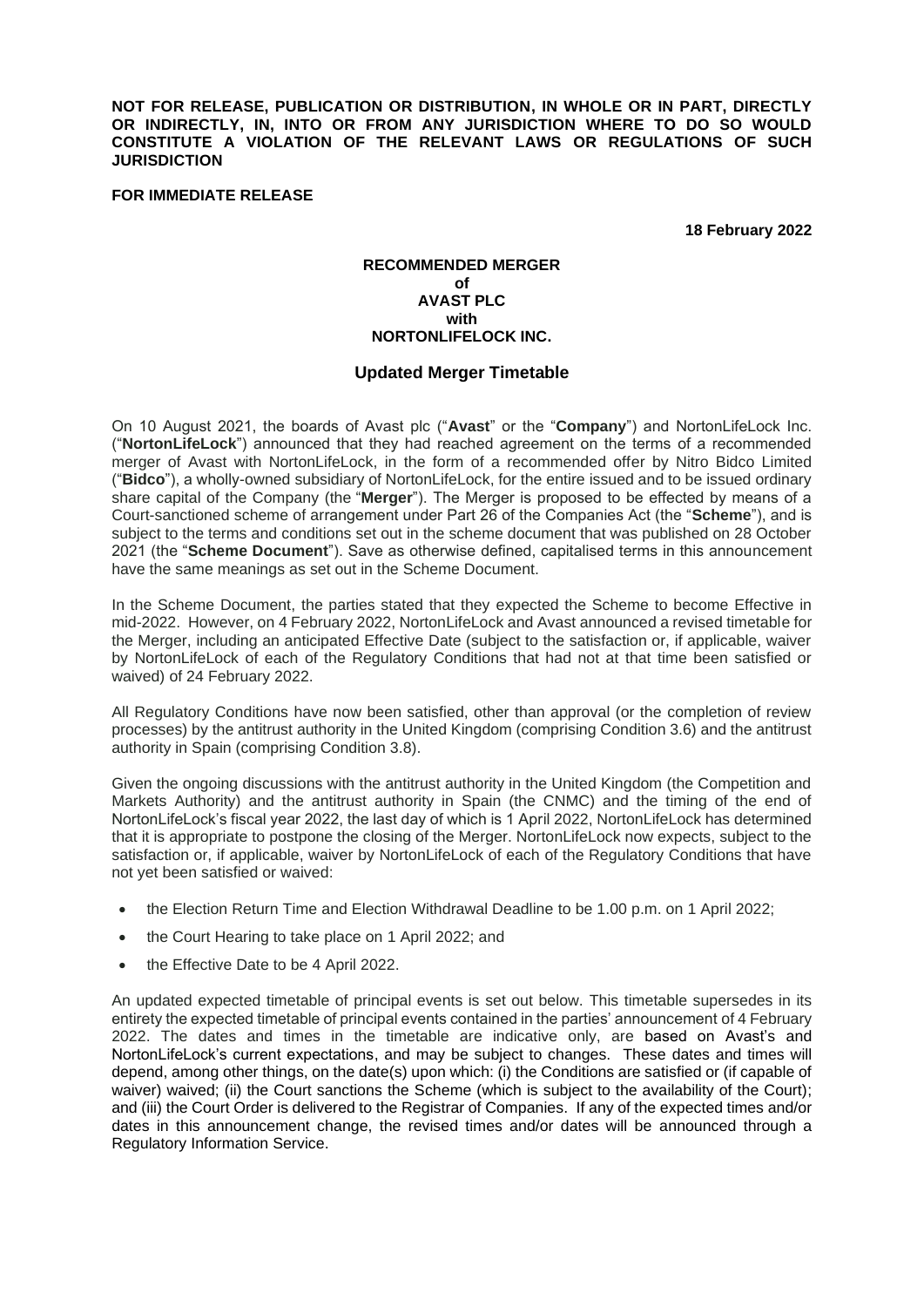# **Expected Timetable of Principal Events**

| Event                                                                                                                                                                           | Time and/or date $(1)(2)$                       |
|---------------------------------------------------------------------------------------------------------------------------------------------------------------------------------|-------------------------------------------------|
| Election Return Time and Election Withdrawal Deadline                                                                                                                           | 1.00 p.m. on 1 April $2022^{(3)}$               |
| <b>Court Hearing to sanction the Scheme</b>                                                                                                                                     | 1 April 2022                                    |
| Last day of dealings in, and registrations of transfers of, and<br>disablement in CREST of, Avast Shares                                                                        | 1 April 2022                                    |
| Scheme Record Time                                                                                                                                                              | 6.00 p.m. on 1 April 2022                       |
| Suspension of listing of, and dealings in, Avast Shares                                                                                                                         | 7.30 a.m. on 4 April 2022                       |
| <b>Effective Date</b>                                                                                                                                                           | 4 April 2022                                    |
| De-listing of Avast Shares                                                                                                                                                      | By 8.00 a.m. on 5 April 2022                    |
| New NortonLifeLock Shares listed and commencement of dealings<br>in the New NortonLifeLock Shares on NASDAQ                                                                     | By 9.30 a.m. (New York time)<br>on 5 April 2022 |
| New NortonLifeLock Shares registered through DRS (in respect of<br>NortonLifeLock Shares held by former certificated Avast<br>Shareholders)                                     | 5 April 2022                                    |
| NortonLifeLock DIs credited to CREST accounts (in respect of<br>Scheme Shares held in uncertificated form only)                                                                 | On or soon after 5 April 2022                   |
| Announcement by NortonLifeLock of the aggregate consideration<br>to be settled in cash (USD and GBP) and in New NortonLifeLock<br>Shares under the Merger <sup>(4)</sup>        | On or prior to 7 April 2022                     |
| Latest date for despatch of statements of entitlement relating to<br>New NortonLifeLock Shares held through DRS (in respect of<br>Scheme Shares held in certificated form only) | By 18 April 2022 <sup>(5)</sup>                 |
| Latest date for despatch of cheques in respect of cash<br>consideration and for settlement of cash consideration through<br>CREST or other form of payment                      | By 18 April 2022 <sup>(5)</sup>                 |
| Long Stop Date                                                                                                                                                                  | 31 December 2022 <sup>(6)</sup>                 |
|                                                                                                                                                                                 |                                                 |

#### *Notes:*

- (1) All references in this announcement to times are to London time unless otherwise stated.
- (2) The dates and times shown in the table above are indicative only, are based on Avast's and NortonLifeLock's current expectations, and may be subject to changes. These dates and times will depend, among other things, on the date(s) upon which: (i) the Conditions are satisfied or (if capable of waiver) waived; (ii) the Court sanctions the Scheme (which is subject to the availability of the Court); and (iii) the Court Order is delivered to the Registrar of Companies. If any of the expected times and/or dates above change, the revised times and/or dates will be announced through a Regulatory Information Service.
- (3) Each of the Election Return Time and Election Withdrawal Time is 1.00 p.m. on the day of the Court Hearing, being later than the date specified in paragraphs 9(a) and (b) of Appendix 7 to the Code.
- (4) This announcement will include details of the Majority Stock Option Elections and Currency Conversion Elections made by Avast Shareholders, the relevant exchange rate for Currency Conversion Elections, together with the aggregate consideration to be settled in cash (USD and GBP) and in New NortonLifeLock Shares under the Merger (including fractional entitlements).
- (5) Within 14 calendar days of the Effective Date.
- (6) This is the latest date by which the Scheme may become Effective unless NortonLifeLock and Avast agree (and the Panel and, if required, the Court permit) a later date.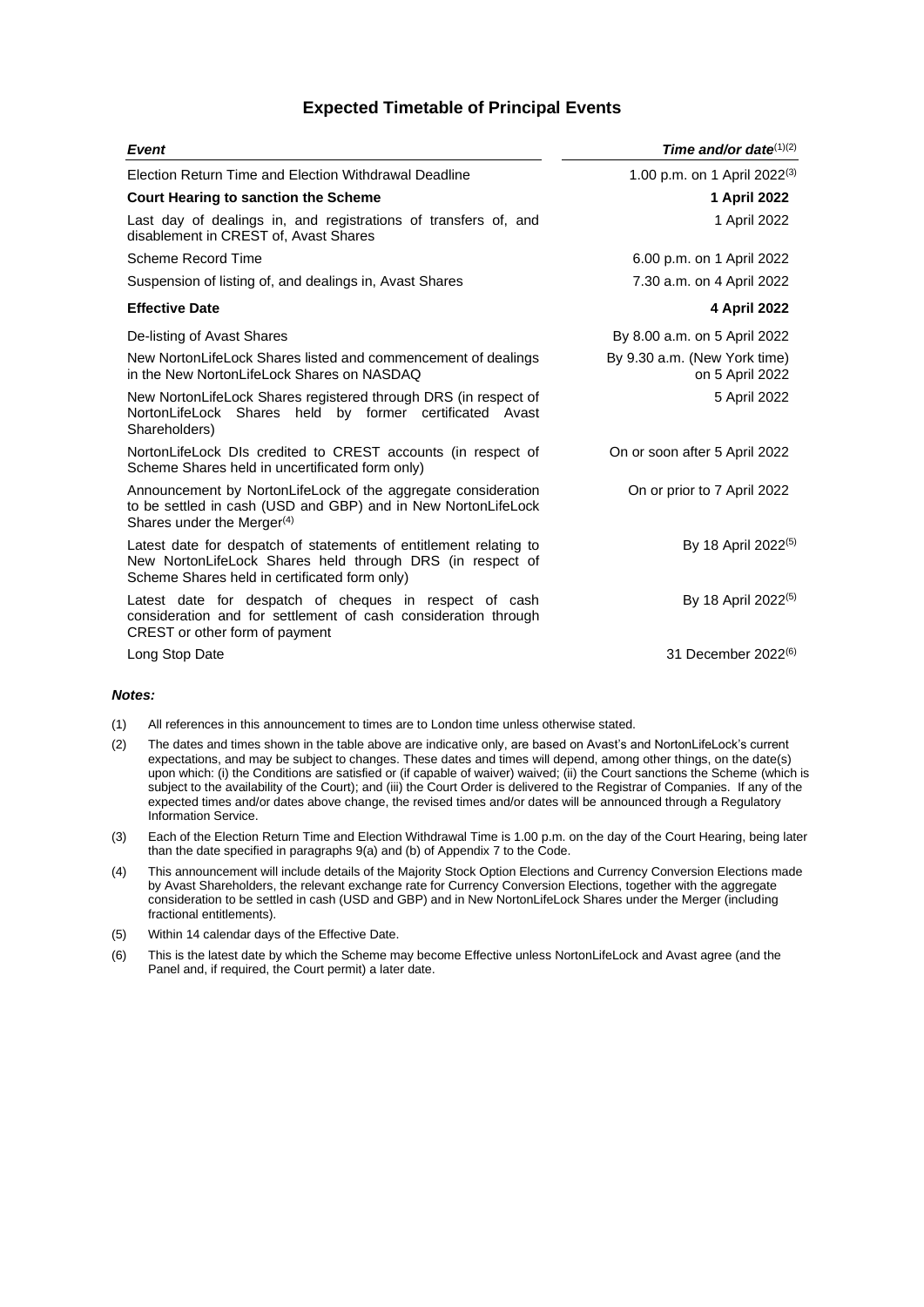# **Enquiries**

# **NortonLifeLock**

| Mary Lai, Head of Investor Relations                                                            | IR@NortonLifeLock.com    |
|-------------------------------------------------------------------------------------------------|--------------------------|
| Spring Harris, Head of Global Corporate Communications<br>and PR                                | Press@NortonLifeLock.com |
| Evercore (Financial adviser to NortonLifeLock and Bidco)                                        |                          |
| Naveen Nataraj                                                                                  | +1 (0) 212 857 3100      |
| <b>Edward Banks</b>                                                                             | +44 (0) 20 7653 6000     |
| Anil Rachwani                                                                                   |                          |
| Swag Ganguly                                                                                    |                          |
| <b>Wladimir Wallaert</b>                                                                        |                          |
| Sard Verbinnen (Communications adviser to NortonLifeLock)                                       |                          |
| <b>Charles Chichester</b>                                                                       | +44 (0) 20 7467 1050     |
| John Christiansen                                                                               | +1 (0)415 618 8750       |
| Jared Levy                                                                                      | +1 (0) 212 687 8080      |
| Avast                                                                                           |                          |
| Kalli Bowyer                                                                                    | IR@avast.com             |
| Anca Timpescu                                                                                   |                          |
| UBS (Financial adviser and Corporate Broker to Avast)                                           | Tel: +44 207 567 8000    |
| <b>Christian Lesueur</b>                                                                        |                          |
| Rahul Luthra                                                                                    |                          |
| Jonathan Rowley                                                                                 |                          |
| Aadhar Patel                                                                                    |                          |
| Meera Sheth                                                                                     |                          |
| J.P. Morgan Cazenove (Financial adviser and Corporate Broker Tel: +44 207 742 4000<br>to Avast) |                          |
| <b>Bill Hutchings</b>                                                                           |                          |
| James Robinson                                                                                  |                          |
| James Summer                                                                                    |                          |
| Jonty Edwards                                                                                   |                          |
| <b>Finsbury Glover Hering (Communications adviser to Avast)</b>                                 | Avast-LON@fgh.com        |
| Dorothy Burwell                                                                                 | Tel: +44 7733 294 930    |
| Alastair Elwen                                                                                  | Tel: +44 7557 549 325    |

Kirkland & Ellis LLP and Macfarlanes LLP are retained as (respectively) US and UK legal advisers to NortonLifeLock. White & Case LLP is retained as legal adviser to Avast.

# *Important notices relating to financial advisors*

*Evercore Partners International LLP ("Evercore"), which is authorised and regulated by the FCA in the United Kingdom, is acting exclusively as financial adviser to NortonLifeLock and Bidco and no one else*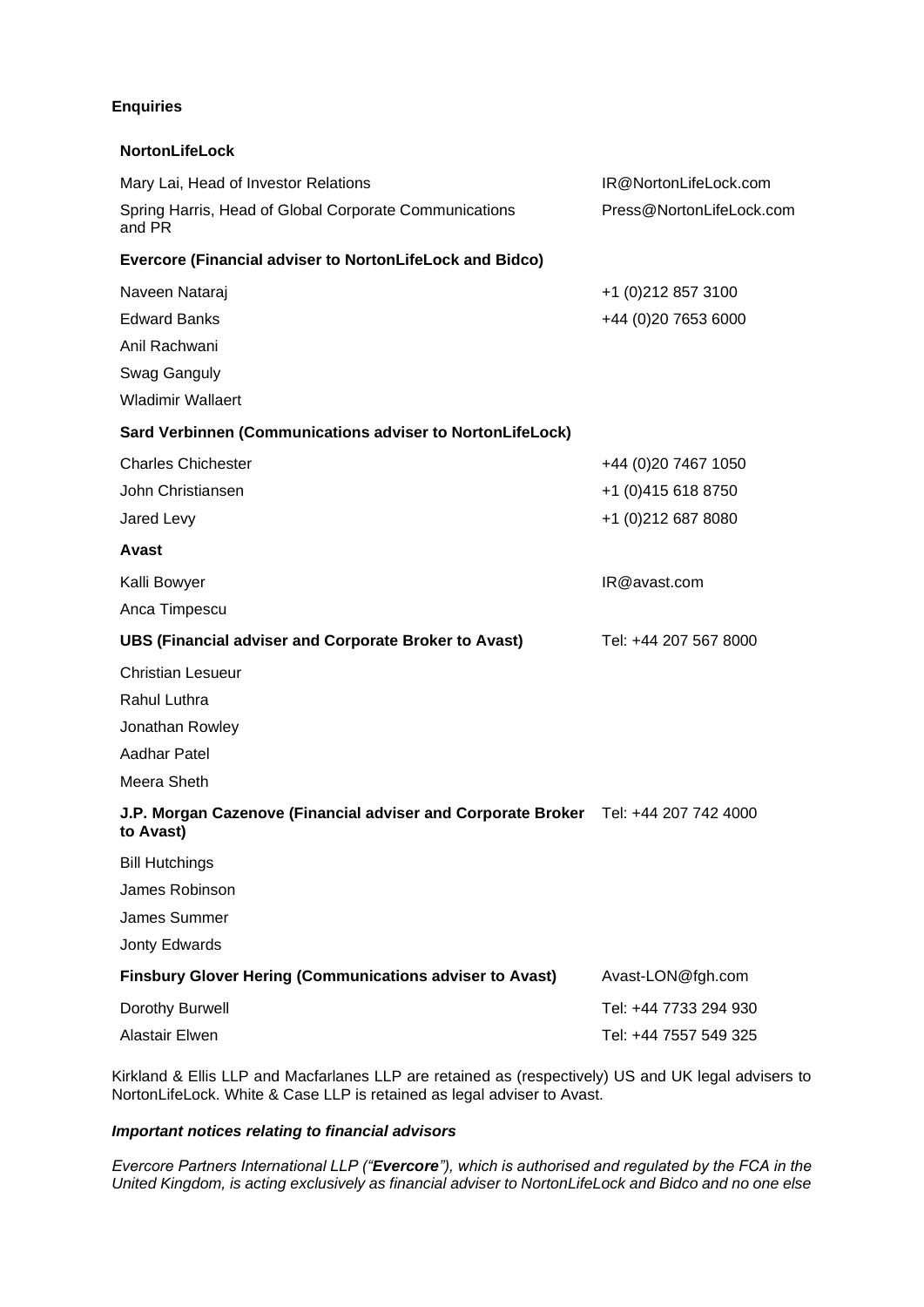*in connection with the Merger and will not be responsible to anyone other than NortonLifeLock or Bidco for providing the protections afforded to clients of Evercore nor for providing advice in connection with the matters referred to herein. Neither Evercore nor any of its subsidiaries, branches or affiliates owes or accepts any duty, liability or responsibility whatsoever (whether direct or indirect, whether in contract, in tort, under statute or otherwise) to any person who is not a client of Evercore in connection with any matter referred to herein or otherwise. Apart from the responsibilities and liabilities, if any, which may be imposed on Evercore by FSMA, or the regulatory regime established thereunder, or under the regulatory regime of any jurisdiction where exclusion of liability under the relevant regulatory regime would be illegal, void or unenforceable, neither Evercore nor any of its affiliates accepts any responsibility or liability whatsoever for the contents of this announcement, and no representation, express or implied, is made by it, or purported to be made on its behalf, in relation to any matter referred to herein, including its accuracy, completeness or verification, or any other statement made or purported to be made by it, or on its behalf, in connection with NortonLifeLock, Bidco or the matters described in this announcement. To the fullest extent permitted by applicable law, Evercore and its affiliates accordingly disclaim all and any responsibility or liability whether arising in tort, contract or otherwise (save as referred to above) which it or they might otherwise have in respect of this announcement or any statement contained herein.*

*UBS AG London Branch ("UBS") is authorised and regulated by the Financial Market Supervisory Authority in Switzerland. It is authorised by the PRA and subject to regulation by the FCA and limited regulation by the PRA in the United Kingdom. UBS provided financial and corporate broking advice to Avast and no one else in connection with the process or contents of this announcement. In connection with such matters, UBS will not regard any other person as its client, nor will it be responsible to any other person for providing the protections afforded to its clients or for providing advice in relation to the process, contents of this announcement or any other matter referred to herein.*

*J.P. Morgan Securities plc, which conducts its UK investment banking business as J.P. Morgan Cazenove, ("J.P. Morgan Cazenove") and which is authorised in the United Kingdom by the PRA and regulated in the United Kingdom by the PRA and the FCA, is acting exclusively as financial adviser to Avast and no one else in connection with the Merger and will not regard any other person as its client in relation to the Merger and shall not be responsible to anyone other than Avast for providing the protections afforded to clients of J.P. Morgan Cazenove or its affiliates, nor for providing advice in connection with the Merger or any matter or arrangement referred to herein.*

### *No offer or solicitation*

*This announcement is for information purposes only and is not intended to and does not constitute, or form any part of, an offer to sell or the solicitation of an offer to subscribe for or buy or an invitation to purchase or subscribe for any securities or the solicitation of any vote or approval in any jurisdiction pursuant to the Merger or otherwise, nor shall there be any sale, issuance or transfer of securities in any jurisdiction in contravention of applicable law or regulation. In particular, this announcement is not an offer of securities for sale in the United States. No offer of securities shall be made in the United States absent registration under the U.S. Securities Act or pursuant to an exemption from, or in a transaction not subject to, such registration requirements. Any securities issued as part of the Merger are anticipated to be issued in reliance upon available exemptions from such registration requirements pursuant to Section 3(a)(10) of the U.S. Securities Act.*

*The Merger will be implemented solely in accordance with the Scheme Document (or, in the event that the Merger is to be implemented by means of a Takeover Offer, the offer document), which contains the full terms and conditions of the Merger, including details of how to vote in respect of the Scheme. Any voting decision or response in relation to the Merger should be made solely on the basis of the information contained in the Scheme Document, the Forms of Proxy, the Form of Election and the NortonLifeLock Prospectus. This announcement does not constitute a prospectus or a prospectus exempted document.*

### *Overseas shareholders*

*The release, publication or distribution of this announcement in jurisdictions other than the United Kingdom may be restricted by law and therefore any persons who are subject to the laws of any jurisdiction other than the United Kingdom (including Restricted Jurisdictions) should inform themselves about, and observe, any applicable legal or regulatory requirements. In particular, the ability of persons*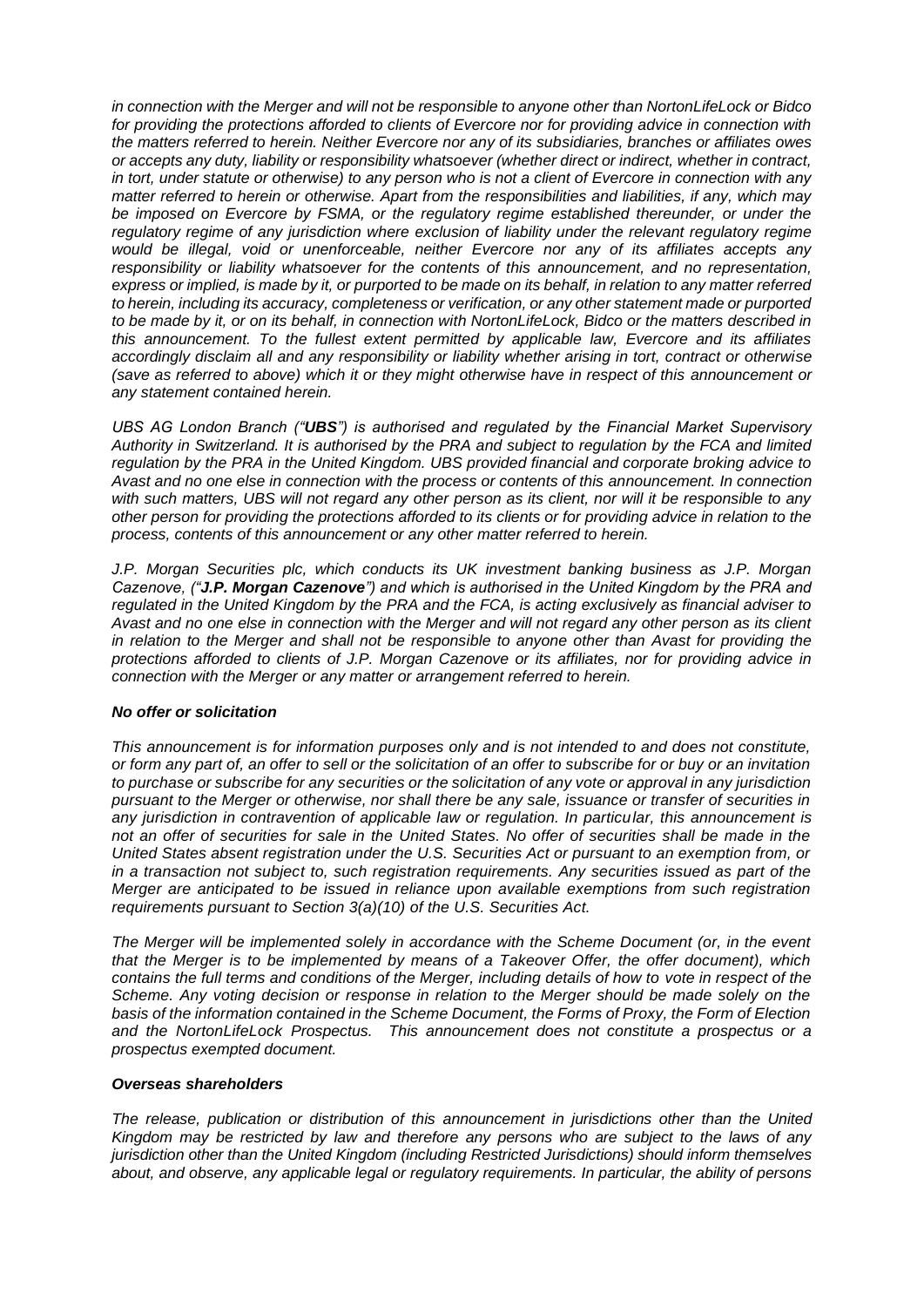*who are not resident in the United Kingdom or who are subject to the laws of another jurisdiction to vote their Avast Shares in respect of the Scheme at the Meetings, or to execute and deliver the Forms of Proxy (appointing another to vote at the Meetings on their behalf) or the Form of Election, may be affected by the laws of the relevant jurisdictions in which they are located or to which they are subject. Any failure to comply with applicable legal or regulatory requirements of any jurisdiction may constitute a violation of securities laws in that jurisdiction.*

*Copies of this announcement and any formal documentation relating to the Merger are not being, and must not be, directly or indirectly, mailed or otherwise forwarded, distributed or sent in or into or from any Restricted Jurisdiction, including any jurisdiction where to do so would constitute a violation of the laws of such jurisdiction, and persons receiving such documents (including custodians, nominees and trustees) must not mail or otherwise forward, distribute or send them in or into or from any Restricted Jurisdiction. Doing so may render invalid any related purported vote in respect of acceptance of the Merger.*

*If the Merger is implemented by way of a Takeover Offer (unless otherwise permitted by applicable law and regulation), the Takeover Offer may not be made, directly or indirectly, in or into or by use of the mails or any other means or instrumentality (including facsimile, e-mail or other electronic transmission, telex or telephone) of interstate or foreign commerce of, or any facility of a national, state or other securities exchange of, any Restricted Jurisdiction and the Merger will not be capable of acceptance by any such use, means, instrumentality or facilities or from within any Restricted Jurisdiction.*

*Further details in relation to Avast Shareholders in overseas jurisdictions are contained in the Scheme Document.*

### *Notice to U.S. investors in Avast*

*The Merger relates to the shares of an English company and is being made by means of a scheme of arrangement under Part 26 of the Companies Act. A scheme of arrangement is not subject to the tender offer rules or the proxy solicitation rules under the U.S. Exchange Act and other requirements of U.S. law. Accordingly, the Merger is subject to the disclosure requirements and practices applicable to a scheme of arrangement involving a target company in England listed on the London Stock Exchange, which differ from the disclosure requirements of U.S. tender offer and proxy solicitation rules. If, in the future, Bidco exercises its right to implement the Merger by way of a Takeover Offer and determines to extend the Takeover Offer into the U.S., the Merger will be made in compliance with applicable U.S. laws and regulations.*

*The New NortonLifeLock Shares to be issued pursuant to the Merger have not been registered under the U.S. Securities Act, and may not be offered or sold in the United States absent registration or an applicable exemption from the registration requirements of the U.S. Securities Act. The New NortonLifeLock Shares to be issued pursuant to the Merger will be issued pursuant to the exemption from registration provided by Section 3(a)(10) under the U.S. Securities Act. If, in the future, Bidco exercises its right to implement the Merger by way of a Takeover Offer or otherwise in a manner that is not exempt from the registration requirements of the U.S. Securities Act, it will file a registration statement with the SEC that will contain a prospectus with respect to the issuance of New NortonLifeLock Shares. In this event, Avast Shareholders are urged to read these documents and any other relevant documents filed with the SEC, as well as any amendments or supplements to those documents, because they will contain important information, and such documents will be available free of charge at the SEC's website at [www.sec.gov](http://www.sec.gov/) or by directing a request to NortonLifeLock's Investor Relations team identified above.*

*New NortonLifeLock Shares issued to persons other than "affiliates" of NortonLifeLock (defined as certain control persons, within the meaning of Rule 144 under the U.S. Securities Act) will be freely transferable under US law after the Merger. Persons (whether or not US persons) who are or will be "affiliates" of NortonLifeLock within 90 days prior to, or of the Combined Company after, the Effective Date will be subject to certain transfer restrictions relating to the New NortonLifeLock Shares under US law.*

*Neither the SEC nor any U.S. state securities commission has approved or disapproved of the New NortonLifeLock Shares to be issued in connection with the Merger, or determined if this announcement is accurate or complete. Any representation to the contrary is a criminal offence in the United States.*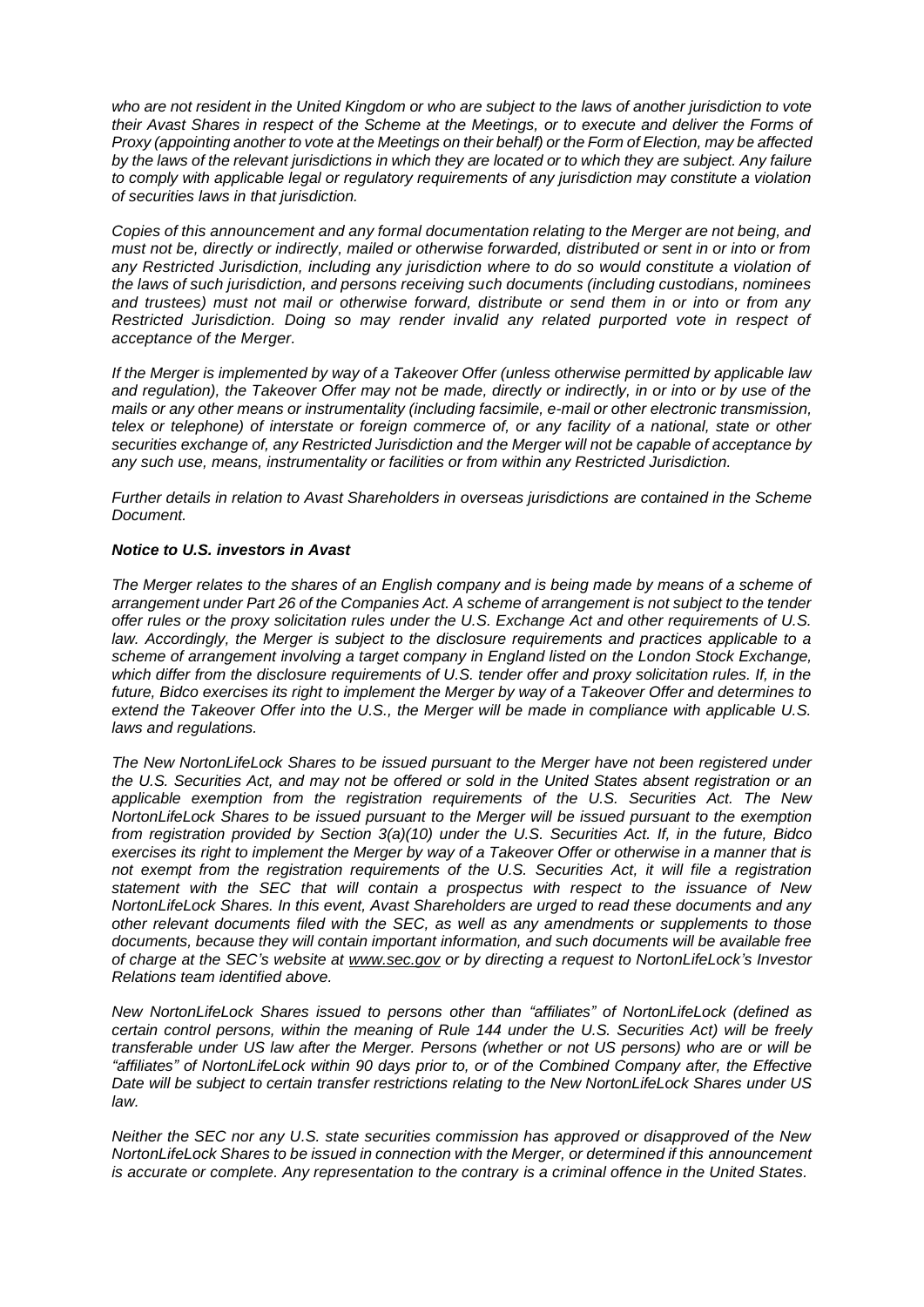*Financial information relating to Avast included in the Scheme Document has been prepared in accordance with accounting standards applicable in the United Kingdom and may not be comparable to financial information of U.S. companies or companies whose financial statements are prepared in accordance with U.S. GAAP. U.S. GAAP differs in certain significant respects from accounting standards applicable in the United Kingdom.*

*Avast is incorporated under the laws of England and Wales. In addition, some of its officers and directors reside outside the United States, and some or all of its assets are or may be located in jurisdictions outside the United States. Therefore, investors may have difficulty effecting service of process within the United States upon those persons or recovering against Avast or its officers or directors on judgments of United States federal, state or district courts, including judgments based upon the civil liability provisions of the U.S. federal securities laws. It may not be possible to sue Avast or its officers or directors in a non-U.S. court for violations of the U.S. securities laws.*

### *Forward-looking statements*

*This announcement contains certain forward-looking statements with respect to the NortonLifeLock Group and the Avast Group. These forward-looking statements can be identified by the fact that they do not relate only to historical or current facts. Forward-looking statements often use words such as "anticipate", "target", "expect", "estimate", "intend", "plan", "goal", "believe", "aim", "will", "may", "would", "could" or "should" or other words of similar meaning or the negative thereof. Forward-looking statements include statements relating to the following: (i) future capital expenditures, expenses, revenues, economic performance, financial conditions, dividend policy, losses and future prospects, (ii) business and management strategies and the expansion and growth of the operations of the NortonLifeLock Group or the Avast Group, (iii) the effects of government regulation on the business of the NortonLifeLock Group or the Avast Group, (iv) expectation as to timing of future events and (v) satisfaction or waiver of Regulatory Conditions. There are many factors which could cause actual results to differ materially from those expressed or implied in forward-looking statements. Such factors include the possibility that the Merger will not be completed on a timely basis (including the timelines set forth in this announcement) or at all, whether due to the failure to satisfy or waive the conditions of the Merger (including approvals or clearances from regulatory and other agencies and bodies) or otherwise, general business and economic conditions globally, industry trends, competition, changes in government and other regulation, changes in political and economic stability, disruptions in business operations due to reorganisation activities, interest rate and currency fluctuations, the inability of the Combined Company to realise successfully any anticipated synergy benefits when (and if) the Merger is implemented, the inability of the Combined Company to integrate successfully (or at all, or on a timely basis) the operations of the NortonLifeLock Group and the Avast Group when (and if) the Merger is implemented and the Combined Company incurring and/or experiencing unanticipated costs and/or delays or difficulties relating to the Merger and/or integration when (and if) it is implemented. Additional information concerning these and other risk factors is contained in the Risk Factors sections of NortonLifeLock's most recent reports on Form 10-K and Form 10-Q, the NortonLifeLock Proxy Statement and the NortonLifeLock Prospectus, the contents of which are not incorporated by reference into, nor do they form part of, this announcement.*

*These forward-looking statements are based on numerous assumptions regarding the present and future business strategies of such persons and the environment in which each will operate in the future. By their nature, these forward-looking statements involve known and unknown risks, as well as uncertainties because they relate to events and depend on circumstances that will occur in the future. The factors described in the context of such forward-looking statements in this announcement may cause the actual results, performance or achievements of any such person, or industry results and developments, to be materially different from any results, performance or achievements expressed or implied by such forward-looking statements. No assurance can be given that such expectations will prove to have been correct and persons reading this announcement are therefore cautioned not to place undue reliance on these forward-looking statements which speak only as at the date of this announcement. All subsequent oral or written forward-looking statements attributable to the NortonLifeLock Group or the Avast Group or any persons acting on their behalf are expressly qualified in their entirety by the cautionary statement above. None of NortonLifeLock, Bidco or Avast undertake any obligation to update publicly or revise forward-looking statements, whether as a result of new information, future events or otherwise, except to the extent required by applicable law, regulation or stock exchange rules.*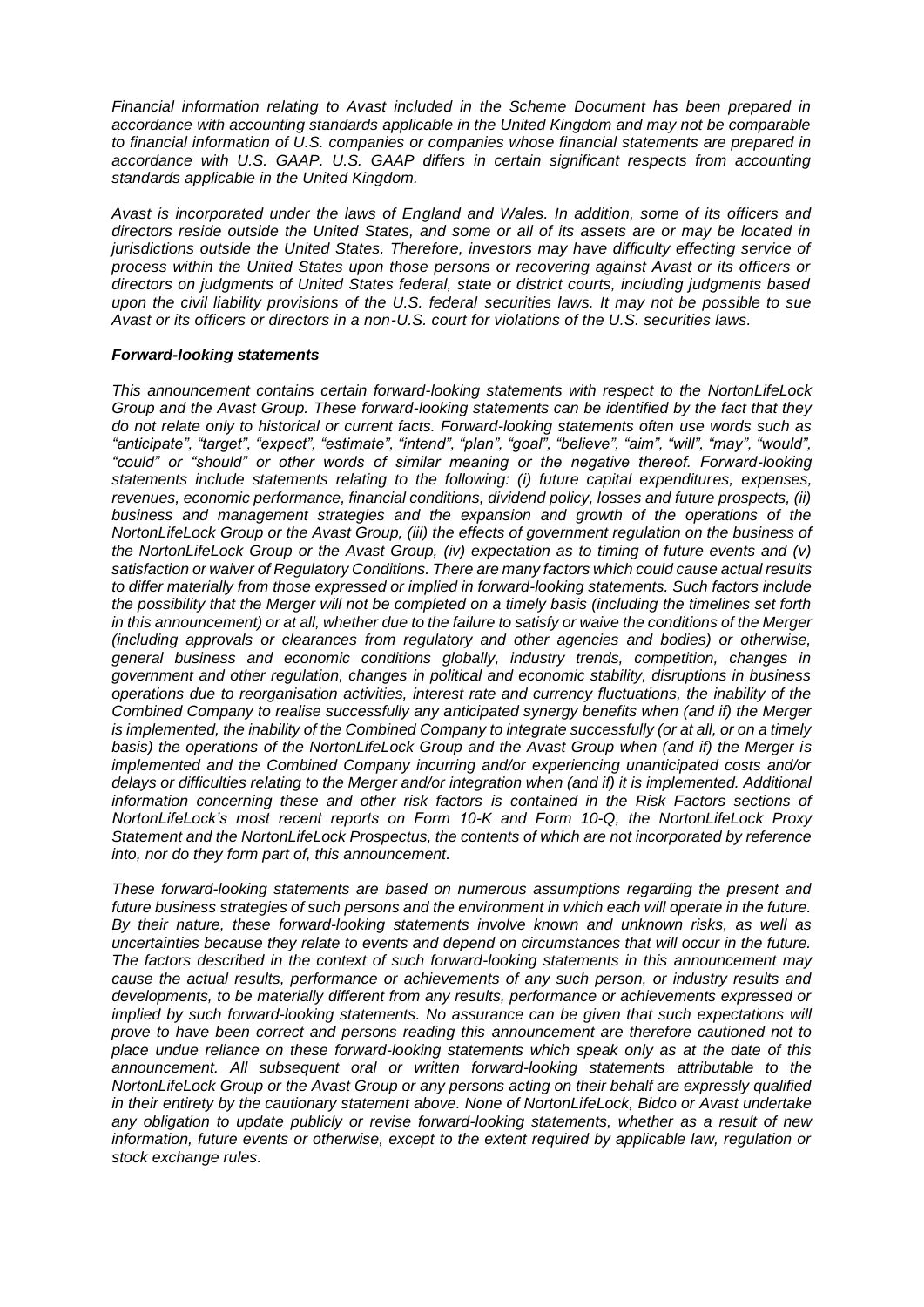### *No profit forecasts or estimates*

*No statement in this announcement is intended as, or is to be construed as, a profit forecast or estimate for any period and no statement in this announcement should be interpreted to mean that earnings or earnings per ordinary share, for NortonLifeLock or Avast, respectively for the current or future financial years would necessarily match or exceed the historical published earnings or earnings per ordinary share for NortonLifeLock or Avast, respectively.*

# *Publication on website*

*A copy of this announcement will be made available (subject to certain restrictions relating to persons resident in Restricted Jurisdictions) on Avast's website (at [https://investors.avast.com/\)](https://investors.avast.com/) and on NortonLifeLock's website (at [https://investor.nortonlifelock.com/\)](https://investor.nortonlifelock.com/) by no later than 12 noon London time on the business day following the date of this announcement. Neither the contents of these websites nor the content of any other website accessible from hyperlinks on such websites is incorporated into, or forms part of, this announcement.*

# *Information relating to Avast Shareholders*

*Please be aware that addresses, electronic addresses and certain other information provided by Avast Shareholders, persons with information rights and other relevant persons for the receipt of communications from Avast may be provided to Bidco during the Offer Period as required under Section 4 of Appendix 4 of the Code to comply with Rule 2.11(c) of the Code.*

# *Important Information*

*If you are in any doubt about the contents of this announcement or the action you should take, you are recommended to seek your own independent financial advice immediately from your stockbroker, bank manager, solicitor, accountant or independent financial advisor duly authorised under the Financial Services and Markets Act 2000 (as amended) if you are a resident in the United Kingdom or, if not, from another appropriately authorised independent financial advisor.*

### *Dealing and opening position disclosure requirements of the Code*

*Under Rule 8.3(a) of the Code, any person who is interested in one per cent or more of any class of relevant securities of an offeree company or of any securities exchange offeror (being any offeror other than an offeror in respect of which it has been announced that its offer is, or is likely to be, solely in cash) must make an Opening Position Disclosure following the commencement of the Offer Period and, if later, following the announcement in which any securities exchange offeror is first identified. An Opening Position Disclosure must contain details of the person's interests and short positions in, and rights to subscribe for, any relevant securities of each of (i) the offeree company and (ii) any securities exchange offeror(s). An Opening Position Disclosure by a person to whom Rule 8.3(a) applies must be made by no later than 3.30 p.m. (London time) on the 10th Business Day (as defined in the Code) following the commencement of the Offer Period and, if appropriate, by no later than 3.30 p.m. (London time) on the 10th Business Day (as defined in the Code) following the announcement in which any securities exchange offeror is first identified. Relevant persons who deal in the relevant securities of the offeree company or of a securities exchange offeror prior to the deadline for making an Opening Position Disclosure must instead make a Dealing Disclosure.*

*Under Rule 8.3(b) of the Code, any person who is, or becomes, interested in one per cent or more of any class of relevant securities of the offeree company or of any securities exchange offeror must make a Dealing Disclosure if the person deals in any relevant securities of the offeree company or of any securities exchange offeror. A Dealing Disclosure must contain details of the dealing concerned and of the person's interests and short positions in, and rights to subscribe for, any relevant securities of each of (i) the offeree company and (ii) any securities exchange offeror(s), save to the extent that these details have previously been disclosed under Rule 8. A Dealing Disclosure by a person to whom Rule 8.3(b) applies must be made by no later than 3.30 p.m. (London time) on the Business Day (as defined in the Code) following the date of the relevant dealing.*